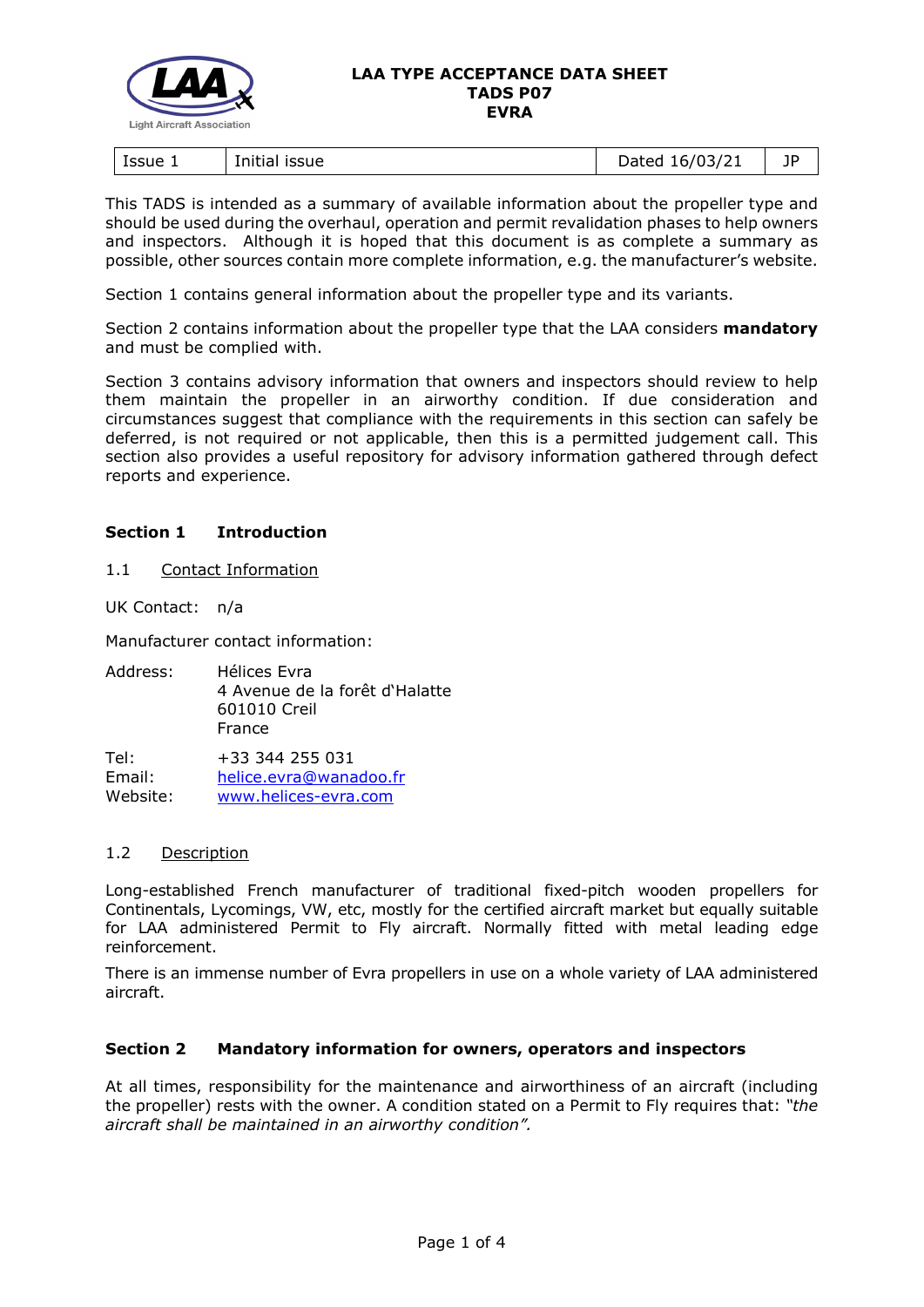

## 2.1 Lifed Items

No type-specific information.

# 2.2 Operator's Manuals

Where possible, the manuals describing setup, operation and maintenance procedures for the propeller should be obtained from the manufacturer or importer and retained with the aircraft's records.

Check the [Evra Propellers](https://www.helices-evra.com/) website for further information. At this time the website is all in French – check any transaltions for accuracy.

Refer also to [EASA TCDS P.110 EASA Evra Propeller](http://www.lightaircraftassociation.co.uk/engineering/TADs/P07/EASA-TCDS-P.110_Helice_Evra_series_propellers-01-20042007.pdf) which may contain some pertinent information.

### 2.3 Maintenance Schedule

Standard maintenance procedures for wooden propellers apply.

Also, check the [Evra Propellers](https://www.helices-evra.com/) website for further information. At this time the website is all in French (check any transaltions for accuracy).

[EASA TCDS P.110 EASA Evra Propeller](http://www.lightaircraftassociation.co.uk/engineering/TADs/P07/EASA-TCDS-P.110_Helice_Evra_series_propellers-01-20042007.pdf) refers to the Evra Operating and Maintenance manual, document CMM 61/10/01 Issue 2 (dated 02/99).

Propellers fitted to LAA administered aircraft that are maintained either in accordance with the manufacturer's maintenance schedule, the CAA Light Aircraft Maintenance Schedule (LAMS) [CAP411](http://www.caa.co.uk/CAP411) or the LAA Generic Maintenance Schedule, further details of which can be found in LAA Technical Leaflet [TL 2.19: The LAA Generic Maintenance Schedule.](http://www.lightaircraftassociation.co.uk/engineering/TechnicalLeaflets/Operating%20An%20Aircraft/TL%202.19%20The%20LAA%20Generic%20Maintenance%20Schedule.pdf) Note: The CAA and LAA produced maintenance schedules were originally written around the maintenance requirements of aircraft fitted with traditional aircraft engines and propellers.

Some aircraft may have mandated maintenance requirements and/or schedules which are stated on the aircraft's Operating Limitations document and these must be followed.

More information on maintenance schedules can be found in the **Aircraft Maintenance** section of the LAA website.

## 2.4 Airworthiness Directives

Certified versions may have EASA issued Airworthiness Directives which can be found via the [EASA AD Safety Publishing Tool.](https://ad.easa.europa.eu/search/advanced)

### 2.5 Mandatory Permit Directives

No type-specific MPDs at this time.

Check CAA [CAP 661](http://www.caa.co.uk/cap661) which lists MPDs issued before 31 January 2012 and is no longer being updated.

The CAA now provides links to MPDs issued after 31 January 2012 on the [CAA MPD Listing](http://publicapps.caa.co.uk/modalapplication.aspx?appid=11&mode=list&type=sercat&id=55) page of their website.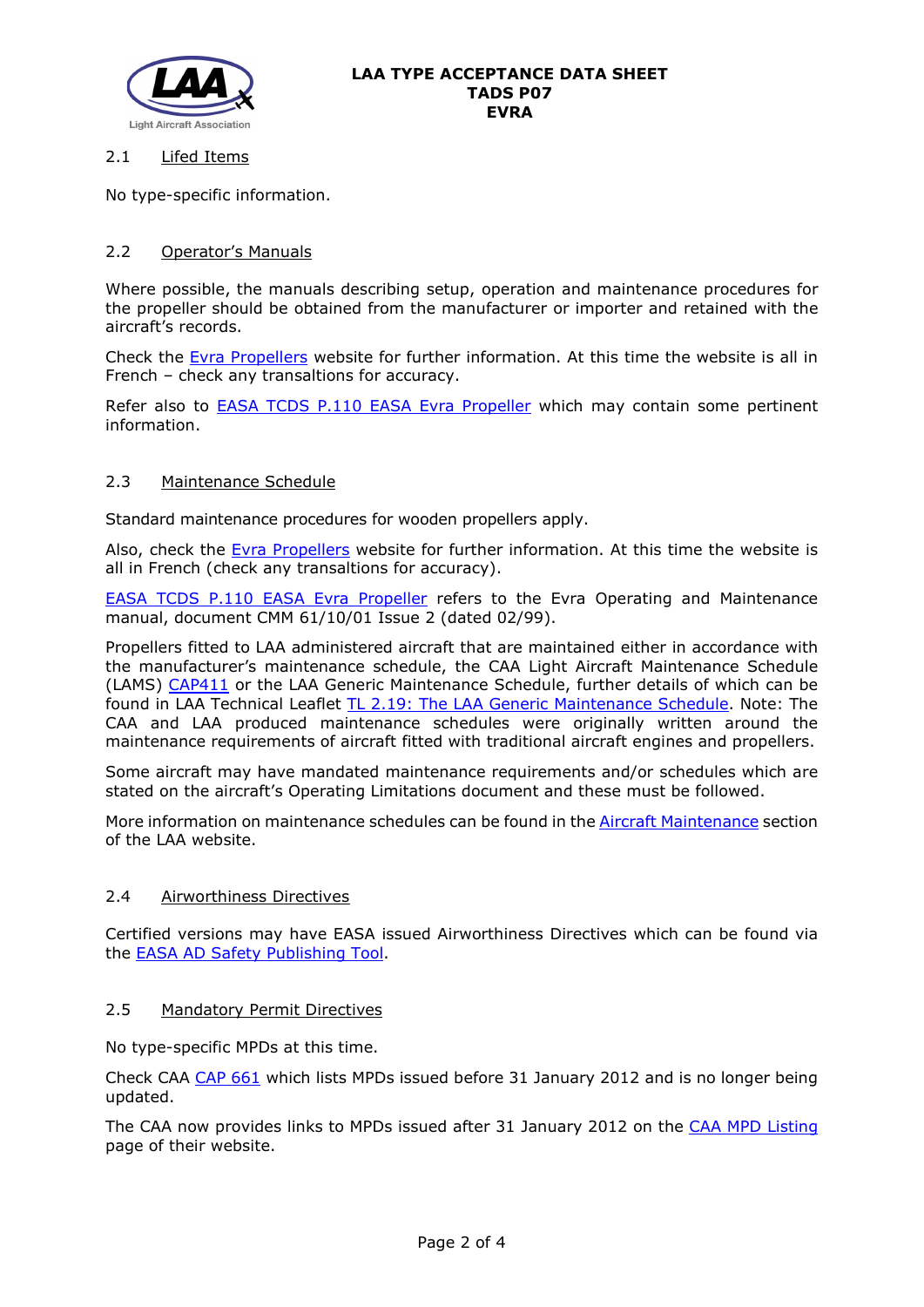

#### **LAA TYPE ACCEPTANCE DATA SHEET TADS P07 EVRA**

The LAA website should be checked for MPDs that are non-type specific in LAA Technical Leaflet [TL 2.22: Non-Type Specific MPDs.](http://www.lightaircraftassociation.co.uk/engineering/TechnicalLeaflets/Operating%20An%20Aircraft/TL%202.22%20non-type%20specific%20MPDs.pdf)

### 2.6 CAA Mandatory Requirements for Airworthiness CAP747 and Civil Aircraft Airworthiness Information and Procedures (CAAIP) CAP562

No type-specific requirements or information at this time.

CAA publications [CAP747](http://www.caa.co.uk/CAP747) and [CAP562](http://www.caa.co.uk/CAP562) contain information that may be relevant to LAA administered aircraft and should be checked for applicability.

### 2.7 LAA Required Modifications (including LAA issued AILs, SBs, etc)

No type specific required modifications at this time.

### 2.8 Operating Limitations to be Placarded or Shown by Instrument Markings

The Operating Limitations document for the aircraft will specify aircraft and powerplant limitations for that particular aircraft. Where a propeller is being fitted in accordance with a Propeller Type List ( $PTL/1$ ), any limitations proscribed by the relevant  $PTL/1$  document must be adhered to.

Notes:

- Refer to the propeller manufacturer's latest documentation for the definitive parameter values and recommended placards.
- Data stated on the aircraft's Operating Limitations document must be displayed by means of cockpit placards or instrument markings.

### **Section 3 Advice to owners, operators and inspectors**

### 3.1 General

Where possible, the manuals describing setup, operation and maintenance procedures for the propeller should be obtained from the manufacturer or importer and retained with the aircraft's records.

### 3.2 Standard Options

There are no Standard Options for any propellers fitted to LAA administered aircraft at this time.

## 3.3 Manufacturer's Information (including Service Bulletins, Service Letters, etc)

In the absence of any over-riding LAA classification, inspections and modifications published in the manufacturer's continuing airworthiness data should be satisfied according to the recommendations therein. It is the owner's responsibility to be aware of and supply such information to their inspector.